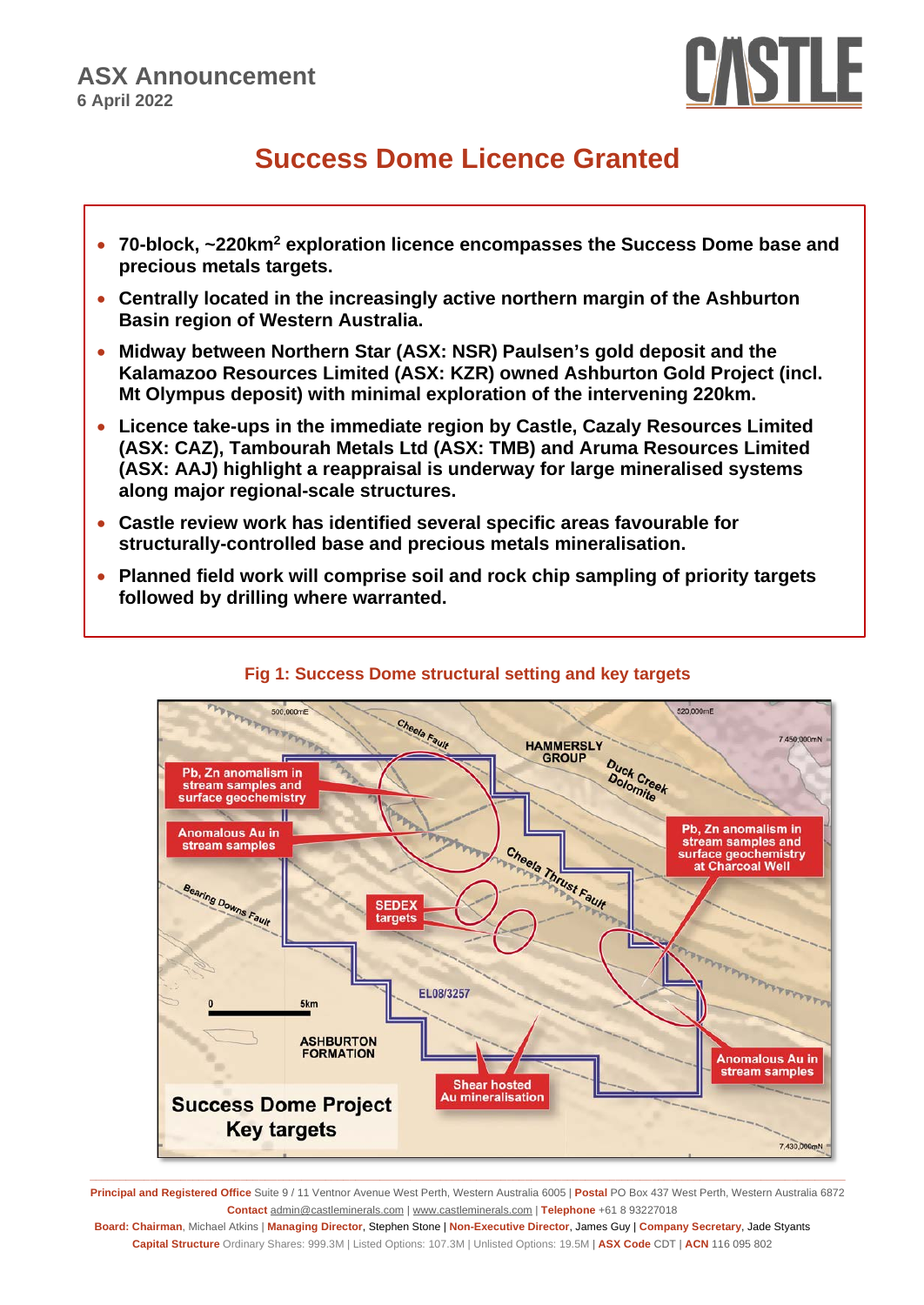*Castle Managing Director, Stephen Stone commented "The now granted Success Dome licence lies at the heart of the Ashburton region where there has been a recent multicompany take-up of licences in the search for structurally-controlled base and precious metals deposits."*

*"We have already identified priority targets from the reprocessing and review of available aeromagnetic and gravity data, GSWA mapping, historical reports, third party geochemical datasets and are very keen to commence soil and rock chip sampling as a first step in unlocking the area's prospectivity."*

**\_\_\_\_\_\_\_\_\_\_\_\_\_\_\_\_\_\_\_\_\_\_\_\_\_\_\_\_\_\_\_\_\_\_\_\_\_\_\_\_**

Junior explorer and project incubator, Castle Minerals Limited (ASX: CDT) ("Castle" or the "Company"), advises that its 70-block, ~220km<sup>2</sup> Success Dome exploration licence (E08/3257) in the under-explored northern margin of the Ashburton Basin is now granted enabling the company to commence field work at priority targets for structurally-controlled base and precious metals ("Project")(Figs 1 and 2).

The licence lies midway along the 220km separating the Northern Star Limited (ASX: NST) owned Paulsen's gold deposit to the west and Kalamazoo Resources Limited (ASX: KZR) Ashburton deposit to the east. Other than regional exploration campaigns, minimal prospect-scale exploration has been undertaken on Castle's licence area.

## **Project background**

Success Dome lies adjacent to the southern margin of the Hamersley Basin and 40km southwest of Castle's Beasley Creek gold–lithium project situated on the northern flank of the Rocklea Dome.

The Success licence area is characterised by a series of northwest trending faults on the contact between the Ashburton and Hammersley geological Provinces.

The Cheela Fault strikes diagonally across the northern part of the project and the Baring Downs fault, as mapped by the GSWA, lies immediately south of the project. A series of broad, open folds strike parallel to the major fault structures.

Dominant lithologies in the area comprise the Duck Creek Dolomite in the north and Ashburton Group sediments to the south.

The Duck Creek Dolomite and Ashburton Formation extend for some 20km on the licence. The Duck Creek Dolomite has been specifically targeted for gold mineralisation by third parties including BP Minerals Limited, SIPA Resources Limited and Newcrest Limited ("Newcrest"). Newcreat employed close-spaced stream sediment sampling to highlight consistently anomalous gold values in the southeast corner of the licence at Charcoal Well.

Newcrest then completed a program of 48 x 15m-to-128m vertical RAB holes to test the anomalous stream sediment geochemistry with drill lines spaced between 400m and 600m and holes drilled at 100m centres along these.

Whilst no strongly anomalous gold was returned from the program, the drilling did intersect broad zones of anomalous zinc and lead mineralisation plus arsenic. This may indicate a SEDEX stye mineralisation setting.

Northern Star was the first company to recognise a major magnetic high and coincident gravity anomaly which it interpreted to be a near surface inlier of Hamersley Group sediments. It named this Success Dome and interpreted it to have been emplaced by a thrust fault parallel with the Cheela Fault and to be a possibly source of mineralising fluids. However, despite its prospectivity, no subsequent work was undertaken.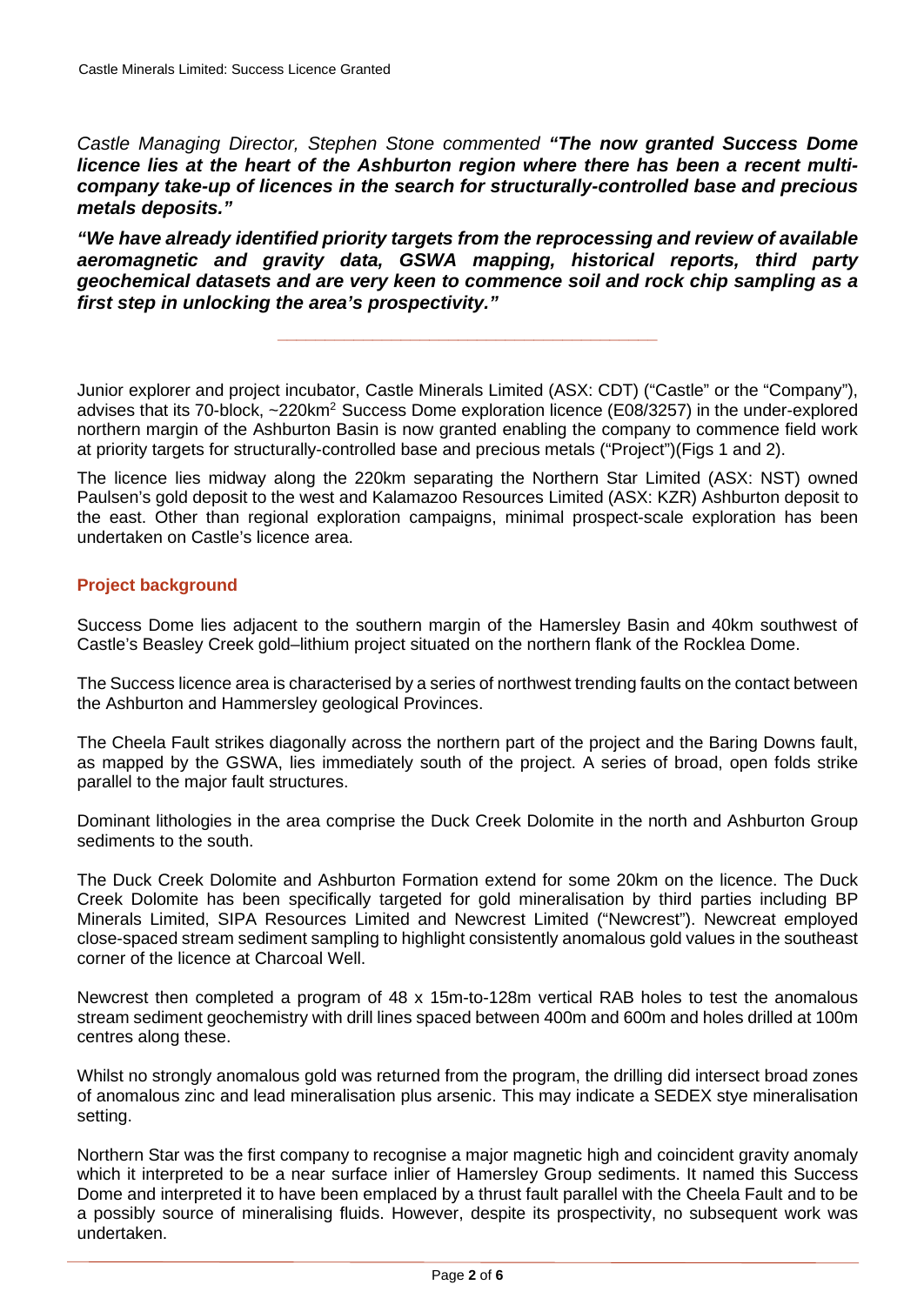## **Work by Castle**

Castle has digitised all of the historical mapping and sampling data and had reprocessed and interpreted by Terra Resources P/L the available aeromagnetic and gravity data. This has identified two areas of particular interest:

- **Target 1** is at the intersection of the regionally dominant Cheela Thrust Fault and a subsidiary shear zone, and
- **Target 2** is an area of deformation and offset of Ashburton Formation sedimentary rocks.

Castle intends to undertake broad spaced rock and soil sampling to complement and verify previous sampling with closer spaced sampling directed at the Target 1 and 2 areas.



## **Fig 2: Success Dome regional position and competitor licences**

# **Competitor activity**

**Kalamazoo Resources Limited** (ASX: KZR) is focused in the area on drilling in the vicinity of existing resources to justify re-establishing the mothballed **Olympus Mine** whilst the **Paulsen's Gold Mine** of **Northern Star Limited** remains on care and maintenance.

**Cazaly Resources Limited** (ASX: CAZ) has applied for an expansive tenure immediately south of Castle's Success Dome and along strike to the north west.

**Aruma Resources Limited** (ASX: AAJ) has two large exploration projects in the immediate area: The Melrose Project to the northwest surrounds the Paulsen's Gold Mine and the Saltwater Gold project to the south east.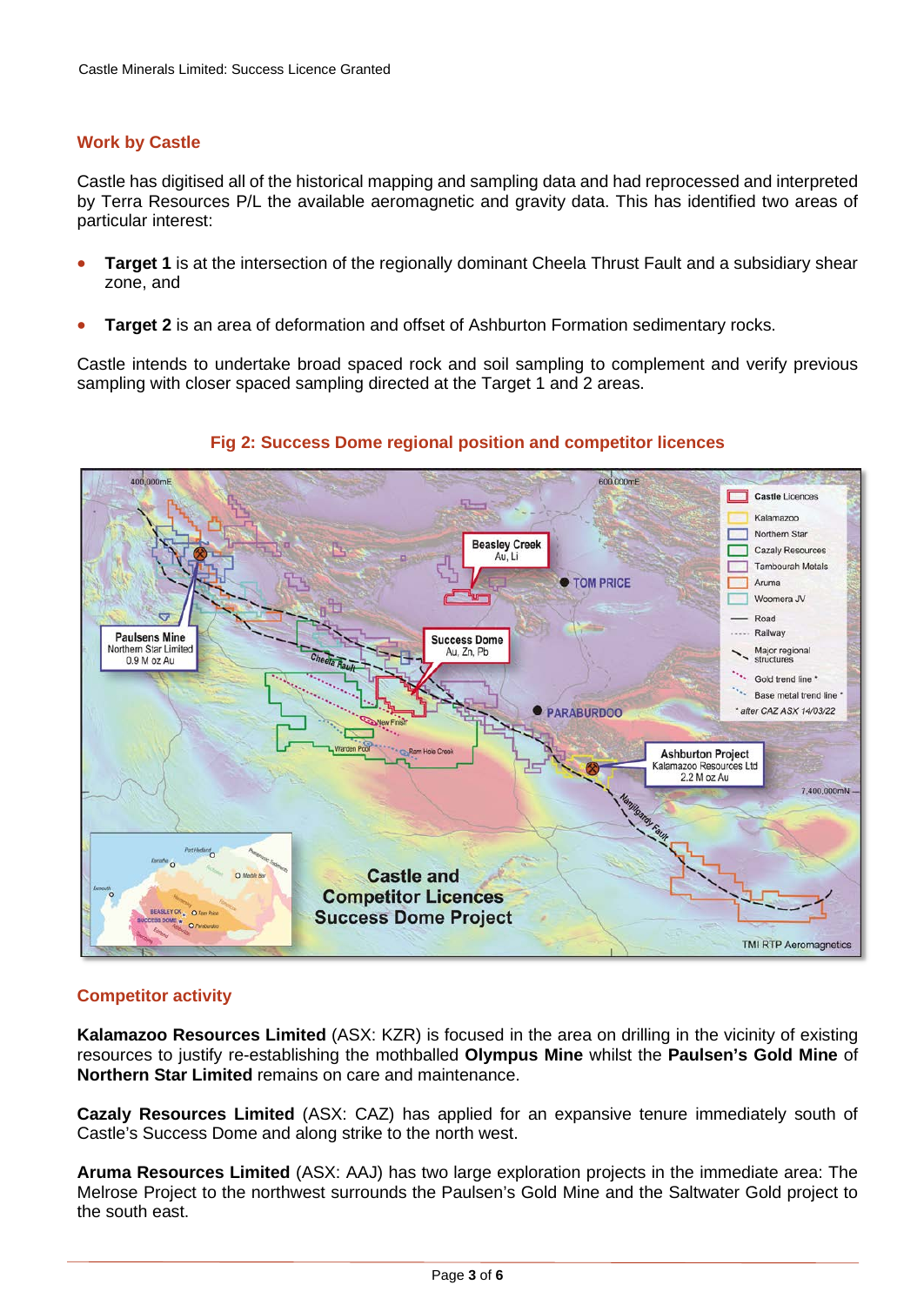Both Cazaly and Aruma are targeting gold mineralisation in Wyloo Group stratigraphy associated with the regional-scale Nanjilgardy Fault and splay structures off the main fault.

At the Saltwater Well Project, recent wide-spaced RC drilling by Aruma Resources targeted the Duck Creek Dolomite and McGrath Formation for gold mineralisation on or near the contact between the formations and returned anomalous intersections (ASX 17/02/2021 "Drilling Suggests New Gold Camp at Saltwater Gold Project").

**Tambourah Metals Limited** (ASX: TMB) holds the Cheela Project immediately north of Success Dome. It is targeting structural positions along the Nanjilgardy Fault for gold mineralisation. Previous exploration has identified a number of targets the company intends to follow-up.

#### **Infrastructure**

Success Dome is logistically well located southwest of the iron ore town of Paraburdoo and west of Tom Price in a region with excellent road, rail and air infrastructure plus mining support services. The Goldfields Gas Pipeline runs across the north west of the licence.

#### **Native title**

The project is within the lands of the Jurruru People. Castle has recently signed standard land access and heritage agreements with the Jurruru and Jurruru #1 (Part B) claim groups. A heritage survey is required before Castle can commence field operations.

Authorised for release to ASX by the Board of Castle Minerals Limited:

#### **Stephen Stone**

Managing Director [stone@castleminerals.com](mailto:stone@castleminerals.com) +61 (0)418 804 564

## **PREVIOUSLY REPORTED INFORMATION RELATING TO THIS RELEASE**

Additional details, where applicable, can be found in the releases referenced in this Report and/or in the following releases lodged by the Company with the ASX:

| <b>Headline</b>                              | Date:       |
|----------------------------------------------|-------------|
| December 2021 Quarterly Report & Appendix 5B | 31 Jan 2022 |
| <b>Success Dome Application</b>              | 7 Oct 2020  |

#### **About Castle Minerals Limited**

Castle Minerals Limited is an Australian Securities Exchange (ASX: CDT) listed and Perth, Western Australia headquartered company with interests in several projects in Western Australia and Ghana that are prospective for battery metals (lithium and graphite), base metals and gold.

The **Earaheedy Basin** project encompasses terrane prospective for base and precious metals in the Earaheedy and Yerrida basins base metals provinces. The project comprises the **Withnell, Terra Rossa** and **Tableland** sub-projects. The Withnell application is adjacent to the evolving Chinook-Magazine zinclead project of Rumble Resources Ltd (ASX: RTR) and north of the Strickland Metals Limited (ASX: STK) Iroquois prospect. The four Terra Rossa applications are east of the Thaduna copper deposits.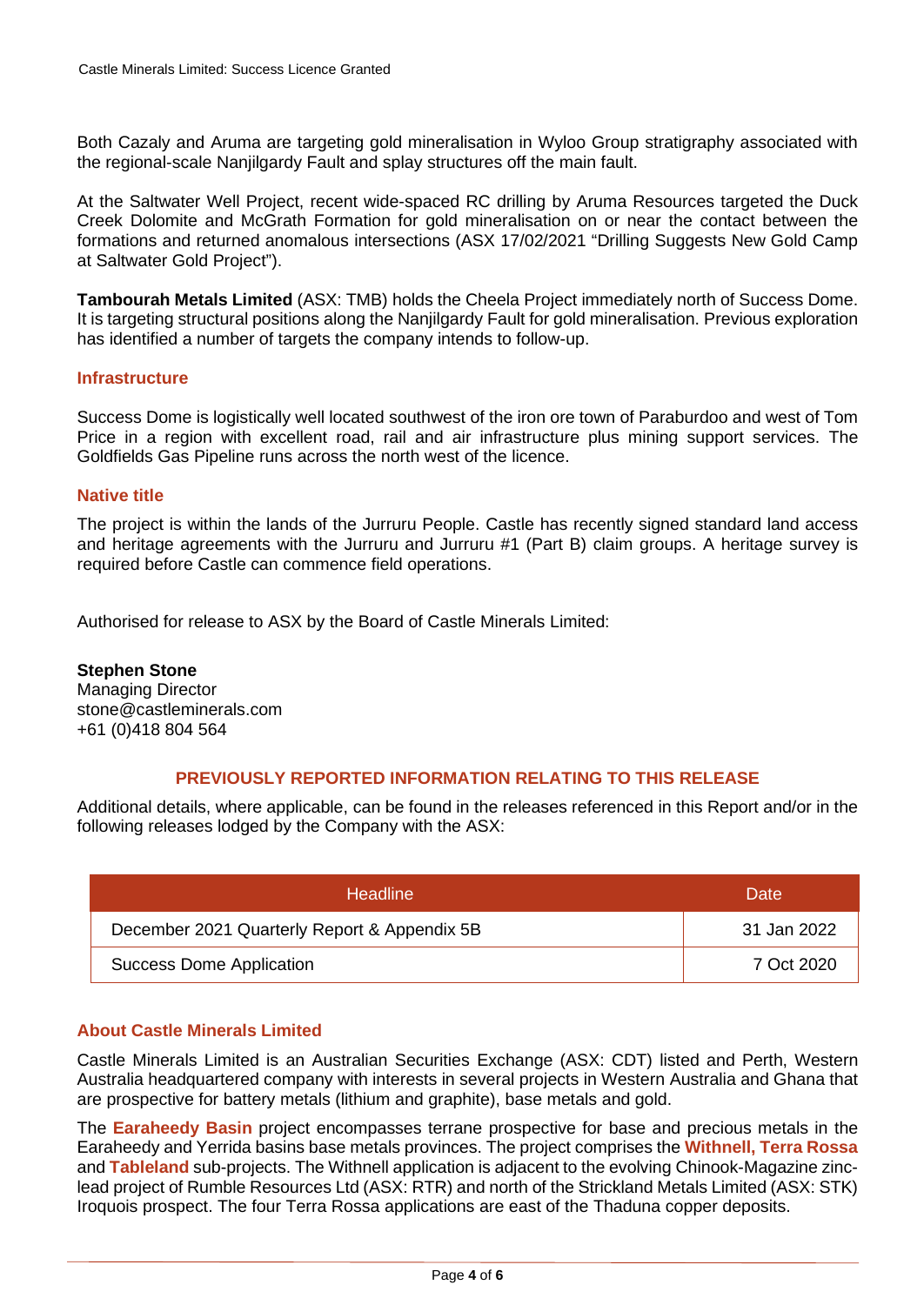The **Beasley Creek** project lies on the northern flanks of the Rocklea Dome in the southern Pilbara. The strategy is to define orogenic-style, structurally controlled gold targets within the various Archean sequences. The sheared granite - greenstone contact and the "Paulsen Gold Mine" type setting within the gabbro/dolerite units that intrude the Hardey Sandstone in the northern part of the project area, are also of particular interest.

The **Success Dome** project lies in the Ashburton structural corridor and is located midway between the Paulsen's and Ashburton gold deposits. It is prospective for gold and base metals. Major thrust faults and subparallel shear zones highlighted in the regional magnetic and gravity data, combined with additional detailed geophysics data from previous explorers, brought this available area to Castle's attention.

The Polelle project (E51/1843, 162.5km<sup>2</sup>), 25km south of Meekatharra and 7km southeast of the operating Bluebird Mine, hosts a mainly obscured and minimally



explored greenstone belt. The belt is comprised of a combination of prospective lithological units and major structural features including the Albury Heath shear which hosts the Albury Heath deposit immediately adjacent to the east boundary of Castle's licence. Aeromagnetic surveys have indicated that the southwest trending Albury Heath shear and a splay structure are traceable onto the Polelle project area for some 12km.

At the Wanganui project (E51/1703, 18.4km<sup>2</sup>), 33km south-west of the active Meekatharra mining centre and 15km south-west of the operating Bluebird gold mine, the opportunity is to test for down-plunge and along strike extensions to the existing Main Lode North and South deposits, as well as for other similar targets. The Main Lode mineralisation, which can be intermittently traced for at least 1km, is one of at least four structurally related mineralised zones.

The **Wilgee Springs** project (ELA70/5880, 120km2 ), along strike from and within the same metamorphic belt as the World-Class Greenbushes lithium mine, 25km to the south in Western Australia's South-Western region, provides an opportunity to explore using the latest geochemical and geophysical techniques for spodumene bearing pegmatites beneath a lateritic cover that has previously hampered exploration.

The **Woodcutters** project (ELA15/1847/1847, 242km2 ) is prospective for lithium bearing pegmatites, 25km southeast of the Bald Hill lithium mine in the Bald Hill pegmatite field region and 25km northwest of the Buldania lithium deposit.

The **Kendenup** project (EL70/5514/5963) comprises two granted licences encompassing the historical Kendenup graphite workings and the adjacent Martigallup graphite occurrences.

In **Ghana, West Africa**, Castle has a substantial and contiguous tenure position in the country's Upper West region. Ghana has a long history of gold exploration and mining with several world-class gold mining operations owned by Tier 1 mining companies. Castle's Ghana licence holdings encompass large tracts of highly